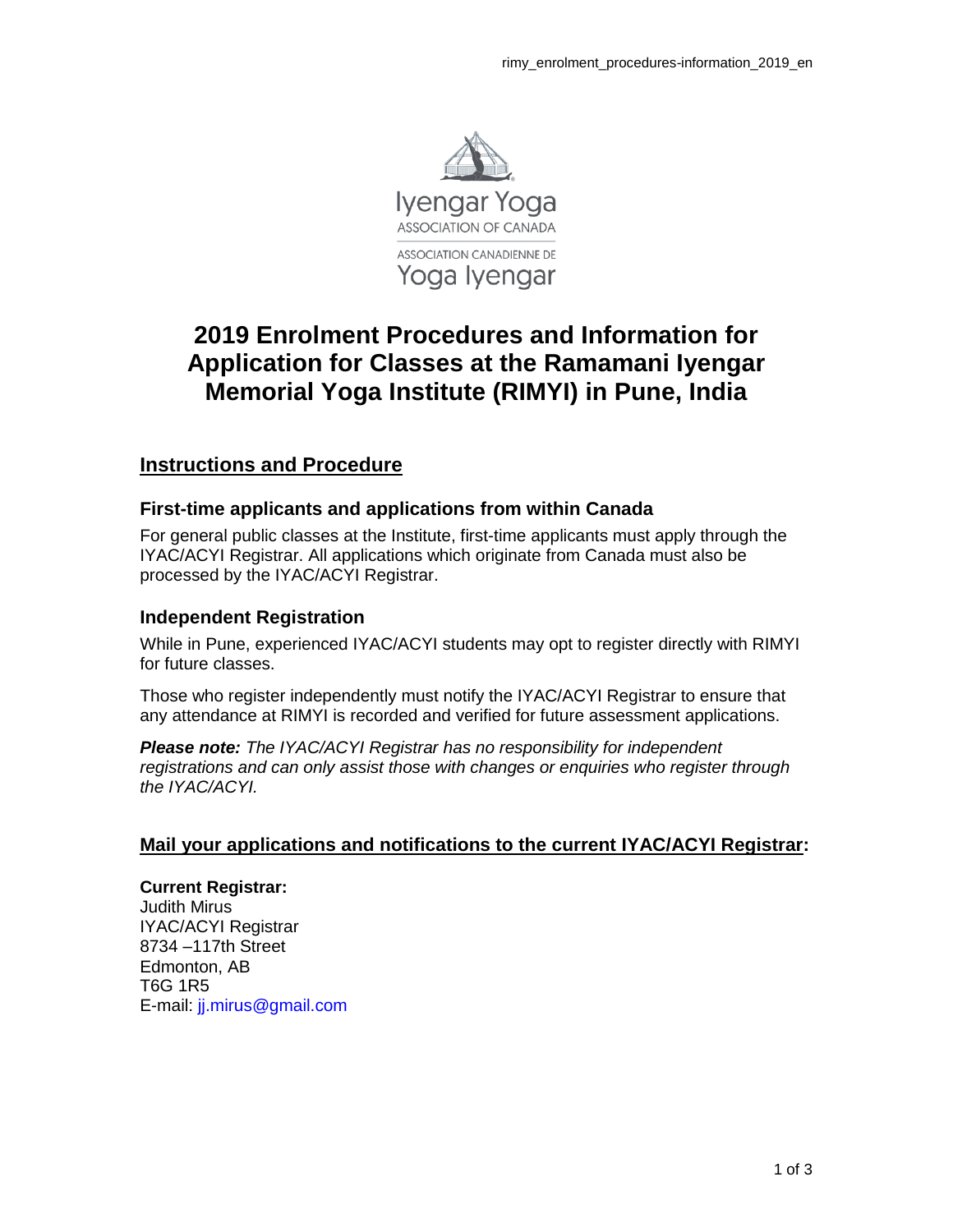# **Registration Procedure**

# **READ CAREFULLY:**

**Application for registration for Public Classes at RIMYI will be accepted in** *May and September only***, for submission to the Institute in** *June and October***.** *Submissions outside these months will be returned to sender. Consider these submission dates when you select your date choices.*

# **Each application must include:**

- 1. The IYAC/ACYI registration application form for RIMYI and recommendation form, signed by a qualified recommending Canadian teacher (included in the application) confirming that the applicant has been a student of Iyengar yoga for at least eight years.
- 2. Confirmation of current membership in IYAC/ACYI.
- 3. Upon acceptance, the IYAC/ACYI Registrar for RIMYI will forward you your attendance date (corresponding to one of your date choices) and a registration reference number for completing registration at RIMYI and any information pertinent to the registration process.
- 4. The application form for attendance at general classes is separate to this information procedure form. Use only the current form for RIMYI registration posted on the IYAC/ACYI website, [Application form.](https://iyengaryogacanada.com/wp-content/uploads/2018/12/rimyi-application_2017_en.pdf) Using the Institute's form posted on their website may delay your application or have it returned to you.

# **Cancellation of attendance and date change requests:**

- 1. Cancelling because of inability to attend, or submitting a date change request to reschedule attendance must be processed through the IYAC/ACYI Registrar during the submission periods stated above.
- 2. A new attendance date (date change) will be assigned, based on availability, by the Institute's administrator*.*
- 3. Attendance may also be postponed and registration acceptance maintained, on request, and based on the discretion of RIMYI's administrator.

# **General Information for the Applicant**

- 1. RIMYI offers one- or two-months' admission per applicant. Admission is strictly for the dates assigned. No extensions will be given beyond two months on any grounds.
- 2. An acceptance confirmation reference number or date given by formal email or attached file may be required for presentation at registration. (*Do not regard your application as confirmation of admission*.)